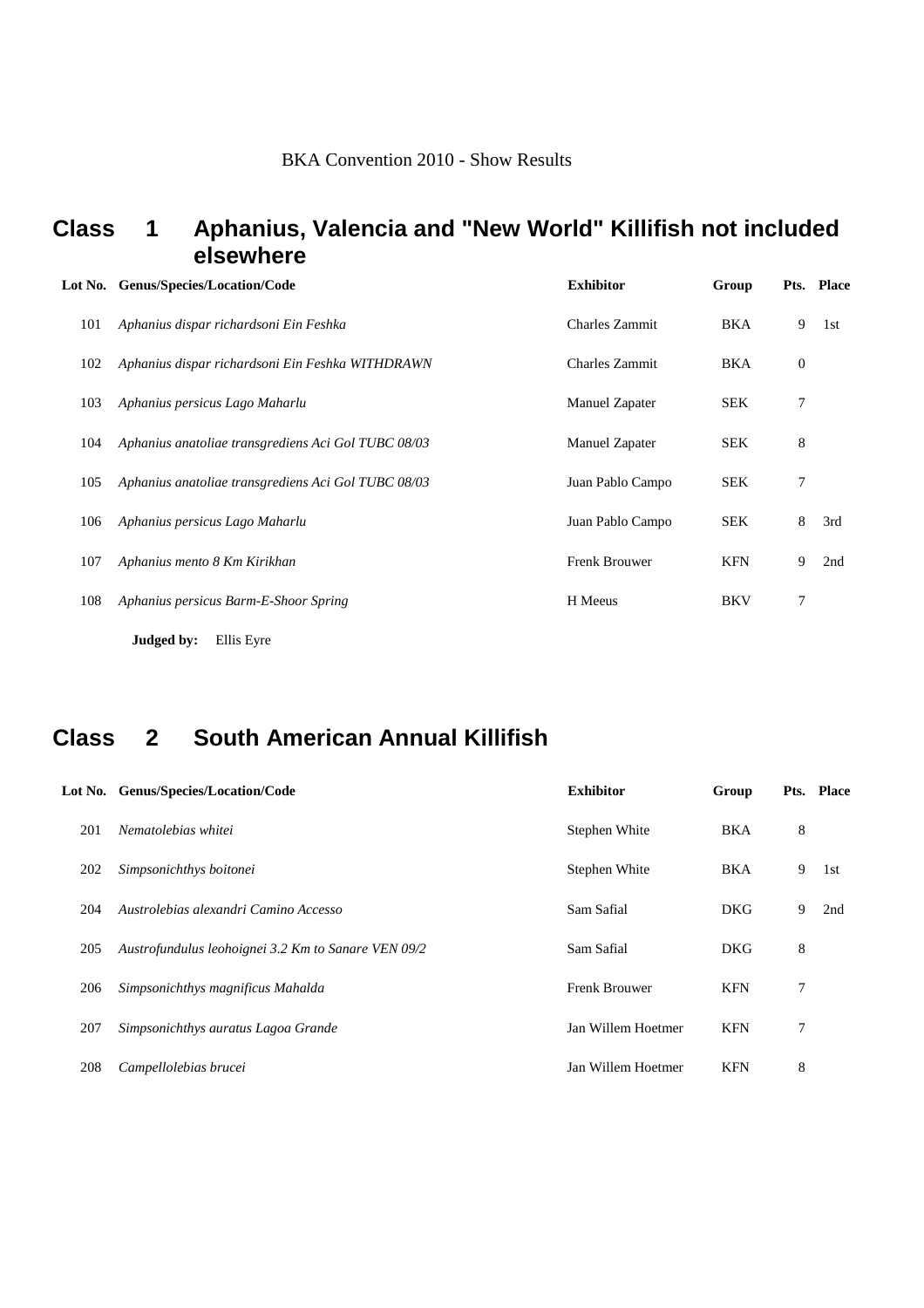| 209 | Simpsonichthys punctulatus Goias NP 2003-7 | Arvid Holst          | <b>SKS</b> |   |     |
|-----|--------------------------------------------|----------------------|------------|---|-----|
| 210 | Simpsonichthys hellneri Rio San Francisco  | Diego Moreira        | <b>KCA</b> | 8 |     |
| 211 | Austrolebias bellottii                     | <b>Marcos Montes</b> | <b>KCA</b> | 8 | 3rd |
| 212 | Simpsonichthys sp. Urucuia                 | Andrew Gabbutt       | <b>BKA</b> |   |     |
|     | Judged by:<br>Ellis Eyre                   |                      |            |   |     |

## **Class 3 Rivulus and Kryptolebias**

|     | Lot No. Genus/Species/Location/Code              | <b>Exhibitor</b> | Group      |             | Pts. Place |
|-----|--------------------------------------------------|------------------|------------|-------------|------------|
| 301 | Rivulus punctatus                                | Colin McCourt    | <b>BKA</b> | 9           | 3rd        |
| 302 | Rivulus agilae Rivière d'Hervieux JRG /07        | J R Garcia       | <b>SEK</b> | 7           |            |
| 303 | Rivulus geayi Crique Boulanger JRG /07 MALE ONLY | J R Garcia       | <b>SEK</b> | $\mathbf 0$ |            |
| 304 | Rivulus sp. Rio Tigre                            | Wim Suijker      | <b>KFN</b> | 7           |            |
| 305 | Rivulus frenatus 40 Miles Creek SSVV 06-16       | Wim Suijker      | <b>KFN</b> | 9           | 1st        |
| 306 | Rivulus speciosus COL 2008/23                    | Julio Martinez   | <b>KCA</b> | 9           | 2nd        |
| 307 | Rivulus cylindraceus                             | Dave Brooks      | <b>BKA</b> | 8           |            |
|     |                                                  |                  |            |             |            |

**Judged by:** Brian Smith

# **Class 4 Nothobranchius, Fundulosoma and Pronothobranchius**

|     | Lot No. Genus/Species/Location/Code    | <b>Exhibitor</b> | Group      | <b>Pts.</b> Place |
|-----|----------------------------------------|------------------|------------|-------------------|
| 402 | Nothobranchius eggersi Red             | Charles Zammit   | <b>BKA</b> | -l st             |
| 403 | Nothobranchius guentheri Red MALE ONLY | Charles Zammit   | <b>BKA</b> |                   |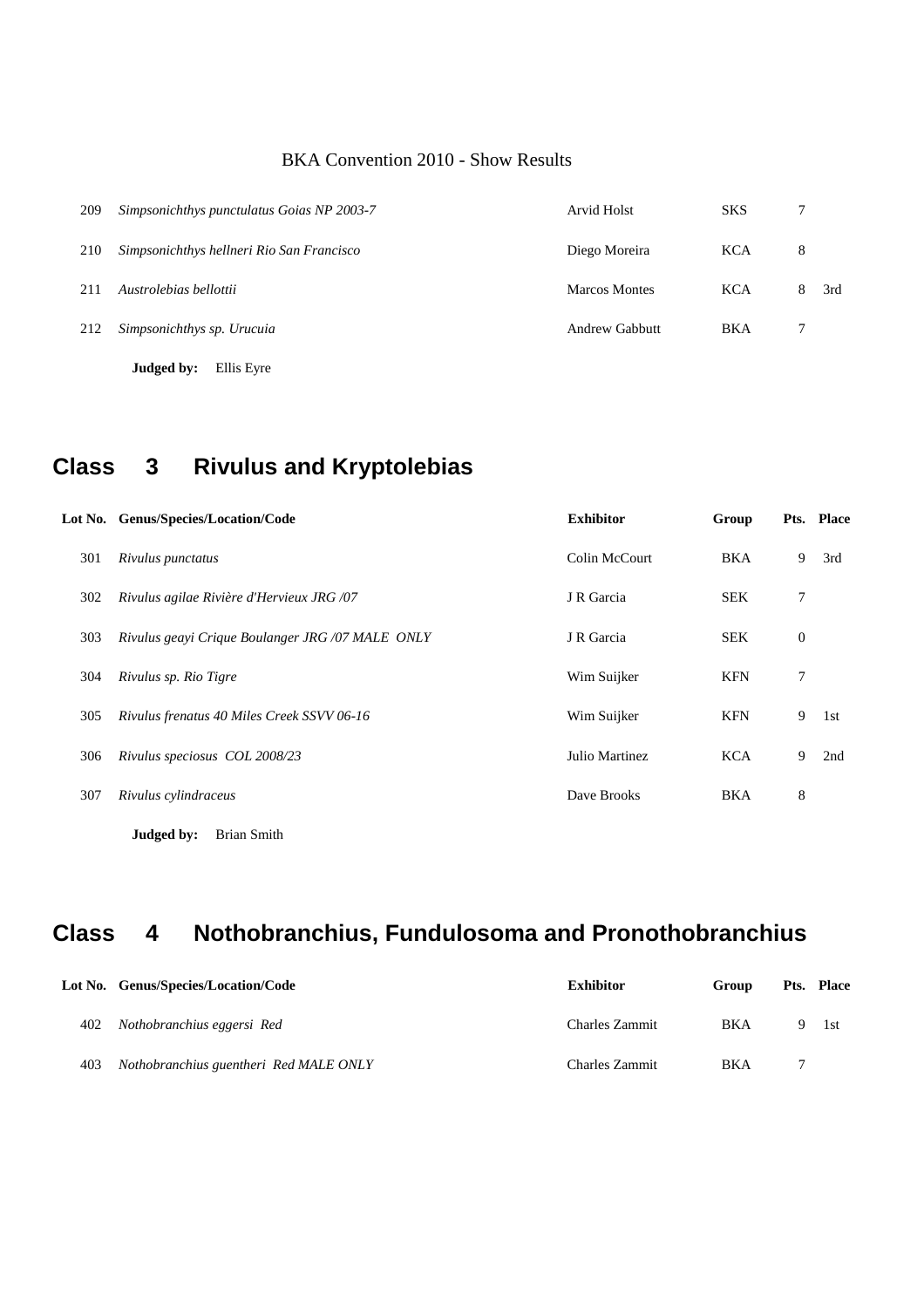| 404 | Nothobranchius guentheri Blue                   | <b>Charles Zammit</b> | BKA        | 8 | 2nd |
|-----|-------------------------------------------------|-----------------------|------------|---|-----|
| 405 | Nothobranchius sp. rachovii Panda MZCS08/81     | Tom Ver Eecke         | <b>BKV</b> | 7 |     |
| 406 | Nothobranchius flammicomantis Kisaki TAN 95-5   | Tom Ver Eecke         | <b>BKV</b> | 7 |     |
| 407 | Nothobranchius neumanni Seneki TZ2008/5         | Tom Ver Eecke         | <b>BKV</b> | 8 | 3rd |
| 408 | Nothobranchius kuhntae MZCS 33/209              | Tom Ver Eecke         | <b>BKV</b> | 7 |     |
| 409 | Nothobranchius ugandensis Ngobo UGN 09-8        | Tom Ver Eecke         | <b>BKV</b> | 7 |     |
| 410 | Nothobranchius ugandensis Kiziba UGN 09-18      | Tom Ver Eecke         | <b>BKV</b> | 7 |     |
| 411 | Nothobranchius kafuensis Lukanga Swamp ZAM 08-2 | Tom Ver Eecke         | <b>BKV</b> | 7 |     |
| 412 | Nothobranchius guentheri FEMALE ONLY            | Arvid Holst           | <b>SKS</b> | 7 |     |
| 413 | Nothobranchius virgatus                         | <b>Andrew Gabbutt</b> | <b>BKA</b> | 6 |     |
|     | Judged by:<br>Mick Agnew                        |                       |            |   |     |

### **Class 5 Epiplatys, Aplocheilus, Lampeyes and "Old World" Killifish not in other classes**

|     | Lot No. Genus/Species/Location/Code  | <b>Exhibitor</b>      | Group      |   | Pts. Place |
|-----|--------------------------------------|-----------------------|------------|---|------------|
| 501 | Epiplatys roloffi Senebou            | Stephen White         | <b>BKA</b> | 7 |            |
| 502 | Epiplatys dageti dageti Axim GH 06-6 | Anita Persson         | <b>SKS</b> | 8 |            |
| 503 | Fenerbahce sp. AVD 2007-2            | Anita Persson         | <b>SKS</b> | 9 | 1st        |
| 504 | Platypanchax modestus                | Jan Willem Hoetmer    | <b>KFN</b> | 7 |            |
| 505 | Aplocheilus blockii Alappuzha        | Ove Bangsmark         | <b>SKS</b> | 9 | 3rd        |
| 506 | Pseudepiplatys annulatus             | <b>Andrew Gabbutt</b> | <b>BKA</b> | 8 |            |
| 507 | Epiplatys dageti monroviae           | Dave Brooks           | <b>BKA</b> | 9 |            |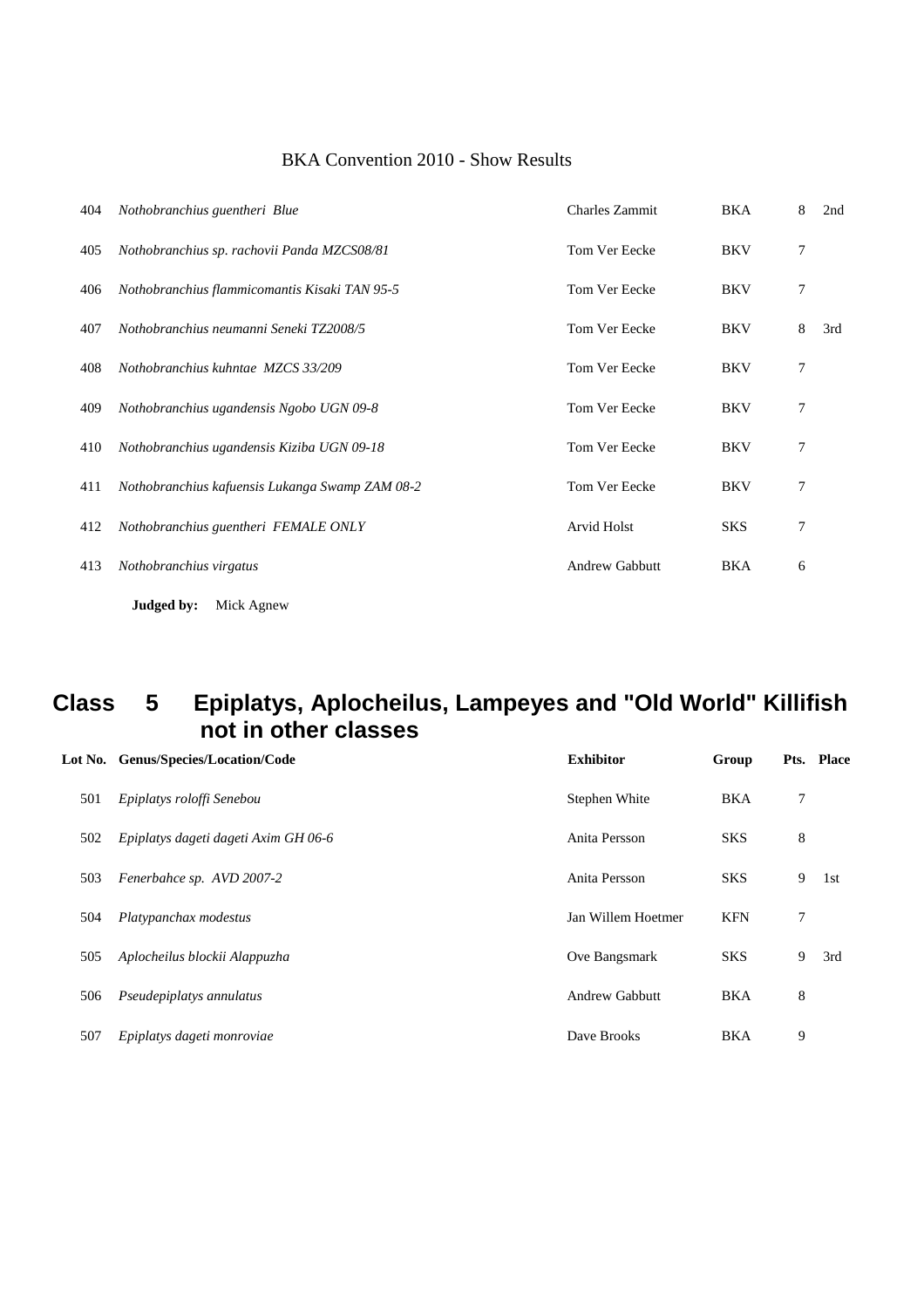**Judged by:** Bob Merritt

## **Class 6 Fundulopanchax, Raddaella and Callopanchax**

|     | Lot No. Genus/Species/Location/Code                      | <b>Exhibitor</b>   | Group      |                  | Pts. Place |
|-----|----------------------------------------------------------|--------------------|------------|------------------|------------|
| 601 | Fundulopanchax gardneri gardneri Nsukka Gold             | Stephen White      | <b>BKA</b> | 7                |            |
| 602 | Fundulopanchax scheeli                                   | Stephen White      | <b>BKA</b> | 8                |            |
| 603 | Fundulopanchax amieti                                    | <b>Bob Merritt</b> | <b>BKA</b> | 8                |            |
| 604 | Fundulopanchax nigerianus Jos Plateau                    | <b>Bob Merritt</b> | <b>BKA</b> | 9                | 2nd        |
| 606 | Fundulopanchax gularis                                   | Anita Persson      | <b>SKS</b> | 7                |            |
| 607 | Fundulopanchax gularis                                   | Anita Persson      | <b>SKS</b> | 7                |            |
| 608 | Fundulopanchax gardneri mamfensis Faishang               | Anita Persson      | <b>SKS</b> | 8                |            |
| 609 | Fundulopanchax gardneri mamfensis Mamfe Mile 5 WITHDRAWN | Anita Persson      | <b>SKS</b> | $\boldsymbol{0}$ |            |
| 610 | Fundulopanchax ndianus WITHDRAWN                         | Anita Persson      | <b>SKS</b> | $\boldsymbol{0}$ |            |
| 611 | Fundulopanchax gardneri gardneri Telemu NTC 07-3         | Sam Safial         | <b>DKG</b> | 7                |            |
| 612 | Fundulopanchax nigerianus Innidere                       | Sam Safial         | <b>DKG</b> | 7                |            |
| 613 | Fundulopanchax walkeri Kutunsé GH 74/2                   | Sam Safial         | <b>DKG</b> | 7                |            |
| 614 | Fundulopanchax oeseri GEMHS 00/45                        | Victor Portal      | <b>SEK</b> | 7                |            |
| 615 | Fundulopanchax nigerianus Misaje Gold                    | Eduardo Garcia     | <b>SEK</b> | 7                |            |
| 616 | Fundulopanchax gardneri gardneri Lafia Gold              | Manuel Camino      | <b>SEK</b> | 8                |            |
| 617 | Fundulopanchax filamentosus Ikeja                        | Jose Enrique       | <b>SEK</b> | 7                |            |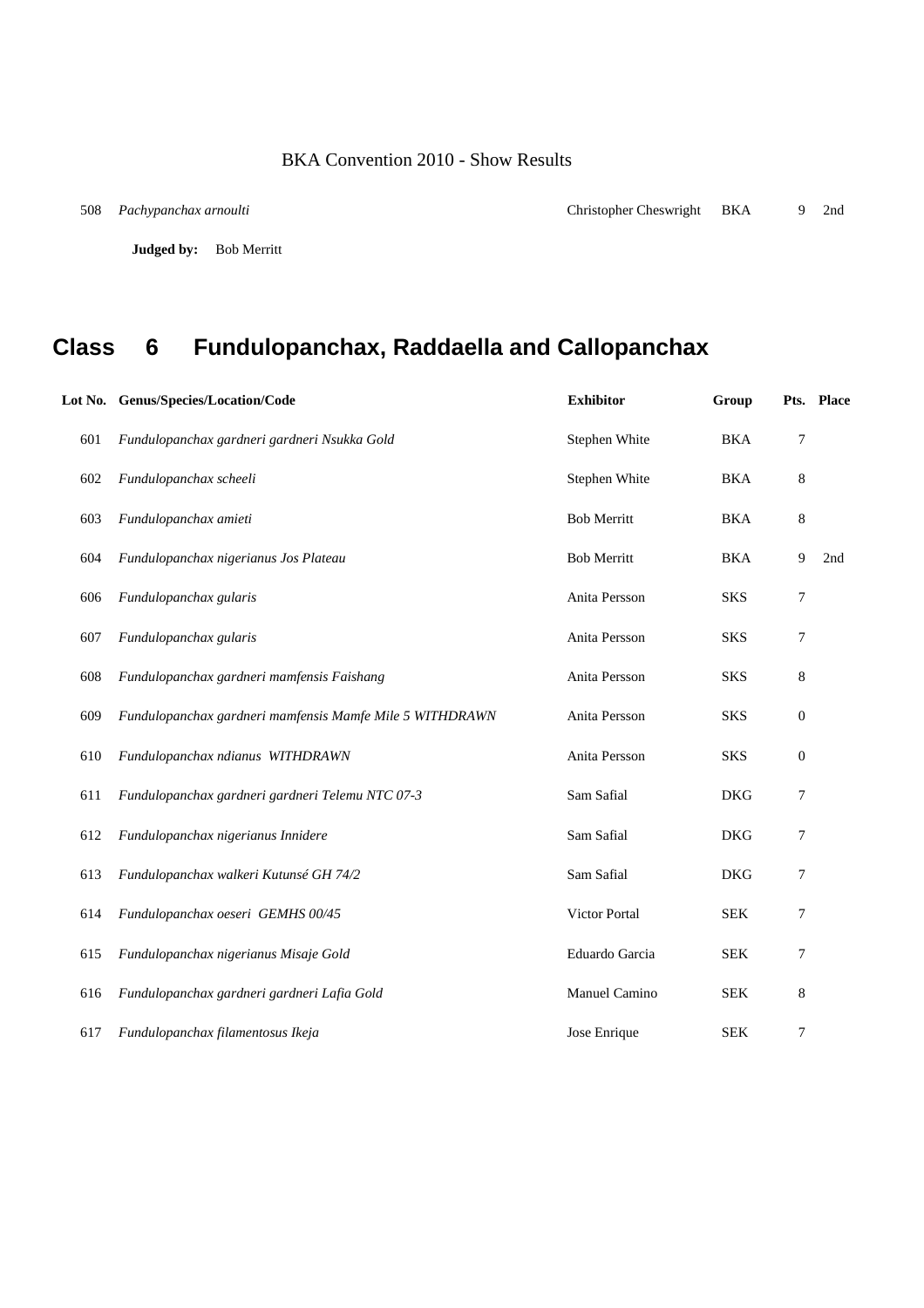| 618 | Fundulopanchax walkeri Abidjan FEMALE ONLY | Jean Pol Vandersmissen  | <b>AKFB</b> | $\boldsymbol{0}$ |     |
|-----|--------------------------------------------|-------------------------|-------------|------------------|-----|
| 619 | Fundulopanchax spoorenbergi                | <b>Marcel Goyvaerts</b> | <b>BKV</b>  | 8                |     |
| 620 | Fundulopanchax amieti C89/31               | Torben Nejlund          | <b>SKS</b>  | 9                | 1st |
| 621 | Fundulopanchax nigerianus Gold             | Dave Brooks             | <b>BKA</b>  | 9                | 3rd |
| 622 | Fundulopanchax nigerianus Innidere         | Ellis Eyre              | <b>BKA</b>  | 8                |     |
|     | Judged by:<br>Michael Faint                |                         |             |                  |     |

# **Class 7 Mesoaphyosemion - except the Calliurum group**

|     | Lot No. Genus/Species/Location/Code                      | <b>Exhibitor</b>        | Group       |   | Pts. Place |
|-----|----------------------------------------------------------|-------------------------|-------------|---|------------|
| 701 | Aphyosemion amoenum Sonmayo EMS 90-8                     | <b>Bob Merritt</b>      | <b>BKA</b>  | 7 |            |
| 702 | Aphyosemion herzogi Mintoum GWW 86-11                    | <b>Bob Merritt</b>      | <b>BKA</b>  | 9 | 2nd        |
| 703 | Aphyosemion maculatum Bisun GEMLBJ 03-34                 | <b>Bob Merritt</b>      | <b>BKA</b>  | 8 |            |
| 704 | Aphyosemion ocellatum Nzenzélé GBN 88-17                 | <b>Bob Merritt</b>      | <b>BKA</b>  | 9 |            |
| 705 | Aphyosemion ogoense GHP 80-24                            | <b>Bob Merritt</b>      | <b>BKA</b>  | 7 |            |
| 706 | Aphyosemion cameronense GEMLCG 07/27                     | Jose L Gonzales         | <b>SEK</b>  | 7 |            |
| 707 | Aphyosemion labarrei Madimba                             | <b>Francisco Portal</b> | <b>SEK</b>  | 9 |            |
| 708 | Aphyosemion striatum Carrt. Acala Yong-Bata GEMLOG 02/61 | Jose Enrique Perez      | <b>SEK</b>  | 6 |            |
| 709 | Aphyosemion punctatum Buong Bai                          | Jose Enrique            | <b>SEK</b>  | 7 |            |
| 710 | Aphyosemion marginatum                                   | Jean Pol Vandersmissen  | <b>AKFB</b> | 6 |            |
| 711 | Aphyosemion christyi HZ 85                               | Wim Suijker             | <b>KFN</b>  | 7 |            |
| 712 | Aphyosemion striatum Moyko GJS 00/52                     | Torben Nejlund          | <b>SKS</b>  | 8 |            |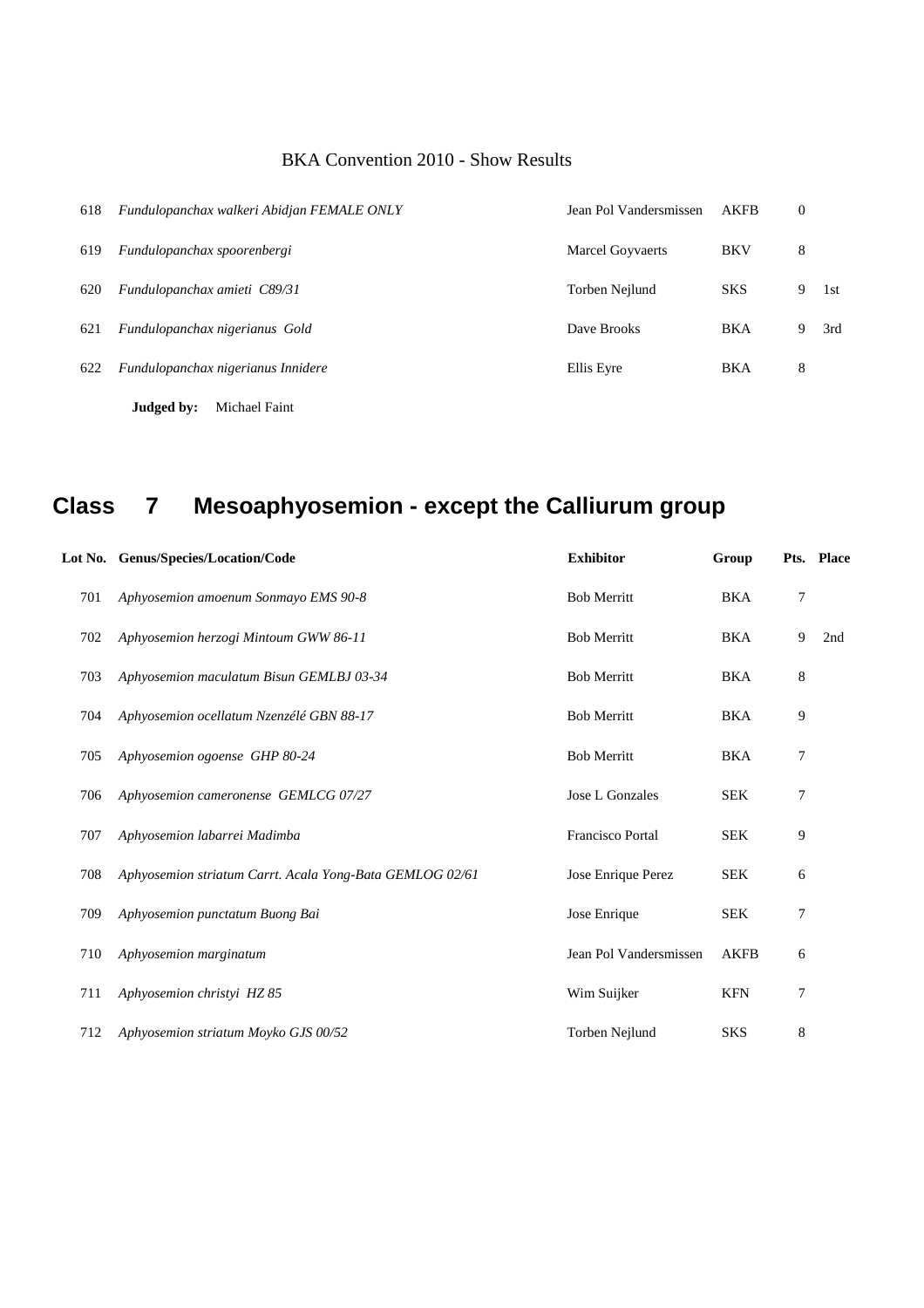|     | Chris Cheswright<br>Judged by:         |                |            |   |     |
|-----|----------------------------------------|----------------|------------|---|-----|
| 715 | Aphyosemion gabunense                  | Torben Neilund | <b>SKS</b> |   | 1st |
| 714 | Aphyosemion ottogartneri Lutete        | Torben Nejlund | <b>SKS</b> | 8 |     |
| 713 | Aphyosemion hera Benguie 1.2 GJS 00/29 | Torben Nejlund | <b>SKS</b> |   | 3rd |

### **Class 8 Aphyosemion and other West African Killifish not in other classes**

|     | Lot No. Genus/Species/Location/Code                | <b>Exhibitor</b>   | Group      |                  | Pts. Place |
|-----|----------------------------------------------------|--------------------|------------|------------------|------------|
| 801 | Aphyosemion australe Kap Lopez                     | <b>Bob Merritt</b> | <b>BKA</b> | 8                |            |
| 802 | Aphyosemion elberti Ntui                           | <b>Bob Merritt</b> | <b>BKA</b> | 7                |            |
| 803 | Aphyosemion georgiae GWW 86-2                      | <b>Bob Merritt</b> | <b>BKA</b> | 7                |            |
| 804 | Aphyosemion fulgens LEC 93-7                       | <b>Bob Merritt</b> | <b>BKA</b> | 9                | 1st        |
| 805 | Aphyosemion australe Gold                          | Charles Zammit     | <b>BKA</b> | 7                |            |
| 806 | Aphyosemion australe Gold                          | Charles Zammit     | <b>BKA</b> | 6                |            |
| 807 | Aphyosemion australe WITHDRAWN                     | Charles Zammit     | <b>BKA</b> | $\boldsymbol{0}$ |            |
| 808 | Aphyosemion (chrom.) koungueense Mangoulé          | Sam Safial         | <b>DKG</b> | 8                |            |
| 809 | Aphyosemion bitaeniatum Lagos                      | Sam Safial         | <b>DKG</b> | 7                |            |
| 810 | Aphyosemion bivittatum Fungé                       | Sam Safial         | <b>DKG</b> | 8                |            |
| 811 | Aphyosemion ahli WITHDRAWN                         | Eduardo Garcia     | <b>SEK</b> | $\boldsymbol{0}$ |            |
| 812 | Scriptaphyosemion schmitti Juarzon                 | Julio R Lewicky    | <b>SEK</b> | 6                |            |
| 813 | Aphyosemion loennbergii 32 Km East of Kribi JVC 08 | Wim Suijker        | <b>KFN</b> | 6                |            |
| 814 | Aphyosemion australe Gold                          | Wim Suijker        | <b>KFN</b> | 9                | 3rd        |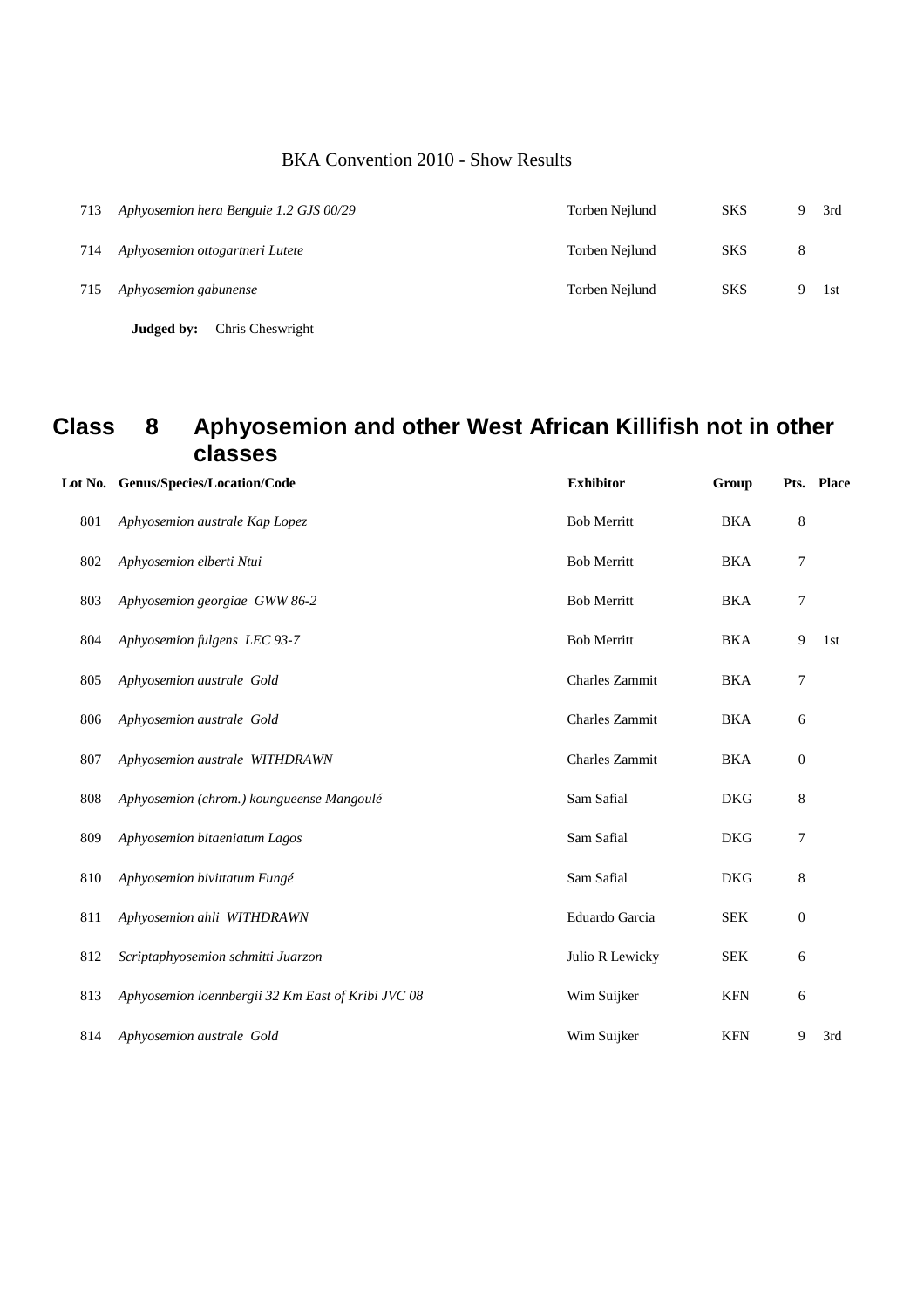| 815 | Aphyosemion congicum 282-17                             | Jan Willem Hoetmer | <b>KFN</b> | 7 |     |
|-----|---------------------------------------------------------|--------------------|------------|---|-----|
| 816 | Aphyosemion bualanum Bafoussam                          | Jan Willem Hoetmer | <b>KFN</b> | 7 |     |
| 817 | Aphyosemion celiae winifredae ABC 06-113                | Torben Nejlund     | <b>SKS</b> | 8 |     |
| 818 | Aphyosemion bitaeniatum Ijebu-Odé                       | W H Drake          | <b>BKA</b> | 9 | 2nd |
| 819 | Aphyosemion (Chrom) sp. (RioMuni) GEMLCG 2007/56        | W H Drake          | <b>BKA</b> | 7 |     |
| 820 | Aphyosemion (Chrom.) ecucuense (RioMuni) GEMC 2006/7    | W H Drake          | <b>BKA</b> | 7 |     |
| 821 | Aphyosemion (Chrom) malumbresi (RioMuni) GEMLCG 2007/50 | W H Drake          | <b>BKA</b> | 8 |     |
| 822 | Nimbapanchax petersi Banco Park                         | Ove Bangsmark      | <b>SKS</b> | 6 |     |
|     | Judged by:<br>Tom Soper                                 |                    |            |   |     |

## **Class 9 Breeders - Bottom Spawners**

|     | Lot No. Genus/Species/Location/Code            | <b>Exhibitor</b>        | Group      |   | Pts. Place |
|-----|------------------------------------------------|-------------------------|------------|---|------------|
| 901 | Pterolebias bokermanni Tacuarendi KCA 31/08 F3 | Jesus Benitez Talavera  | <b>SEK</b> | 6 |            |
| 902 | Fundulopanchax arnoldi Ughelli TR 2001         | Anita Persson           | <b>SKS</b> | 9 | 3rd        |
| 903 | Nothobranchius ugandensis Ngobo UGN 09-8       | <b>Frenk Brouwer</b>    | <b>KFN</b> | 9 | 2nd        |
| 904 | Nothobranchius kilomberoensis Minepa TAN 00-14 | <b>Frenk Brouwer</b>    | <b>KFN</b> | 9 | 1st        |
| 905 | Nothobranchius hassoni Bukeya DRCH 2008-10     | Frenk Brouwer           | <b>KFN</b> | 8 |            |
| 906 | Simpsonichthys antenori Limoneiro do Norte     | Diego Moreira           | <b>KCA</b> | 8 |            |
| 907 | Fundulopanchax nigerianus P82                  | <b>Marcel Goyvaerts</b> | <b>BKV</b> |   |            |
|     |                                                |                         |            |   |            |

**Judged by:** Bob Merritt